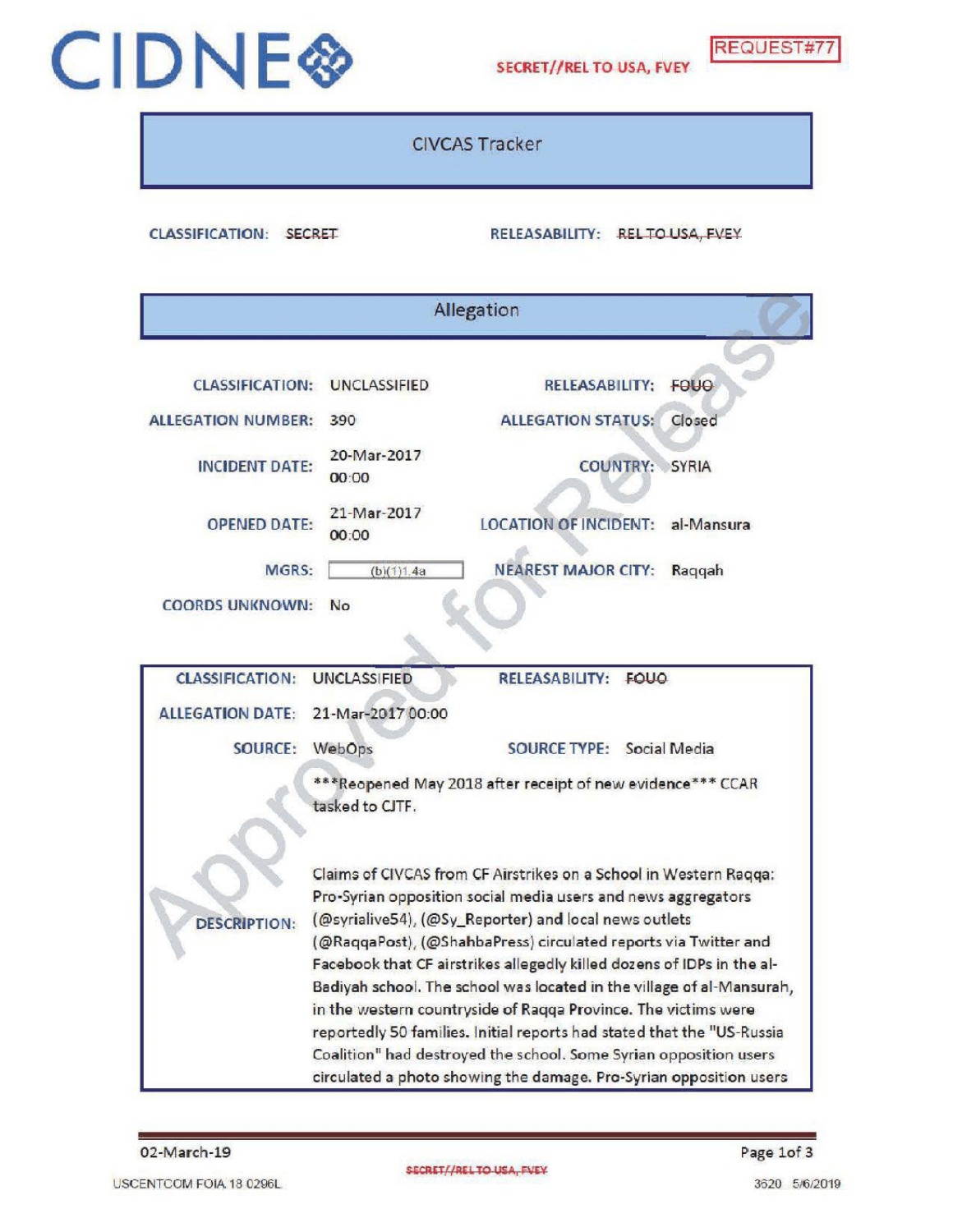## CIDNE<sup>S</sup> SECRET//REL TO USA, FVEY

retweeted the newswithout commenting. This topic trended at <sup>a</sup> medium level and resonated at a low level in the Arabic IE.